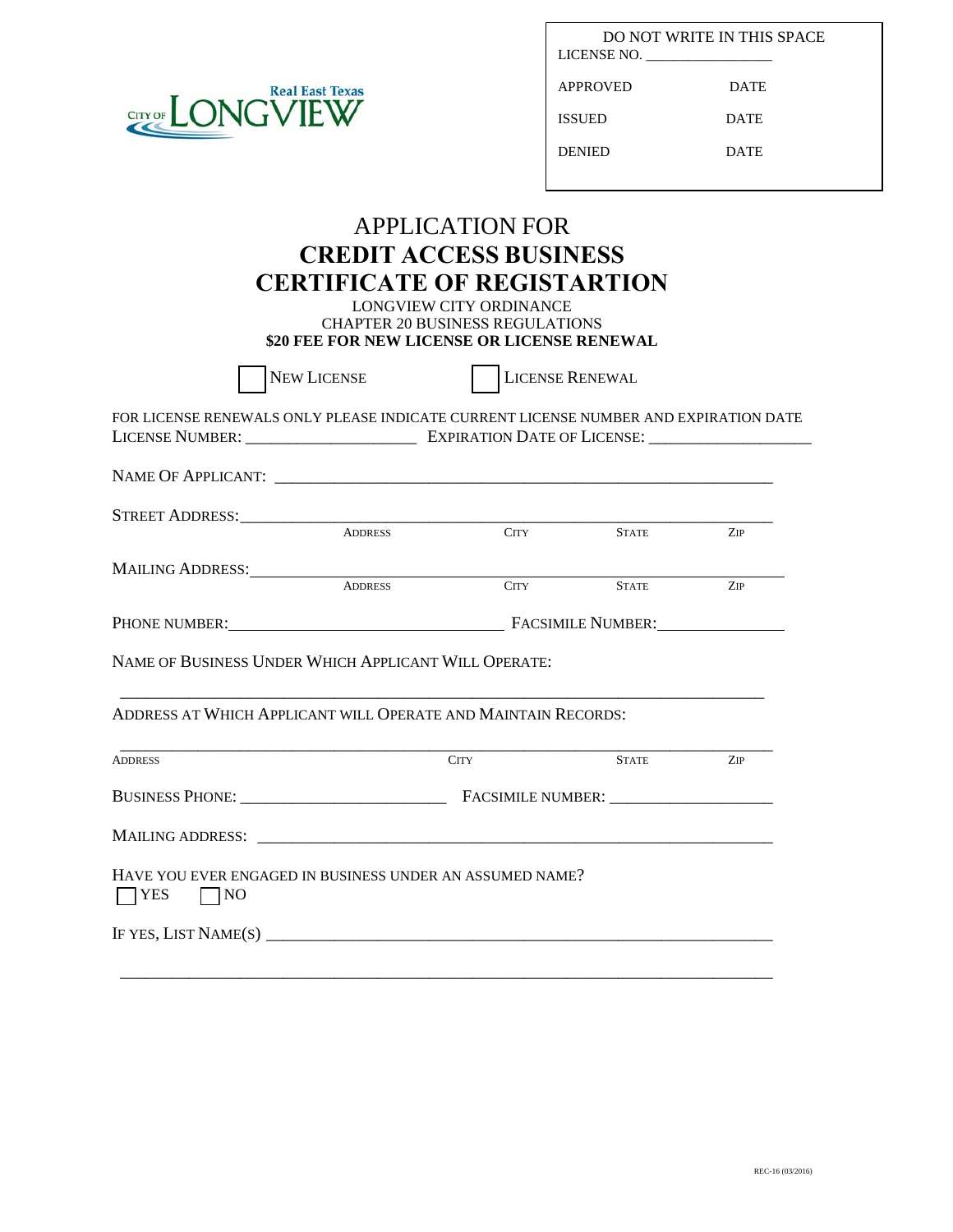## **OTHER OWNERS OF CREDIT ACCESS BUSINESSES**

| STREET ADDRESS: North American Communication of the Communication of the Communication of the Communication of                                                                                                                 |
|--------------------------------------------------------------------------------------------------------------------------------------------------------------------------------------------------------------------------------|
|                                                                                                                                                                                                                                |
|                                                                                                                                                                                                                                |
|                                                                                                                                                                                                                                |
|                                                                                                                                                                                                                                |
|                                                                                                                                                                                                                                |
| STREET ADDRESS: New York Street ADDRESS:                                                                                                                                                                                       |
|                                                                                                                                                                                                                                |
|                                                                                                                                                                                                                                |
|                                                                                                                                                                                                                                |
|                                                                                                                                                                                                                                |
|                                                                                                                                                                                                                                |
| STREET ADDRESS: New York Contract the Contract of the Contract of The Contract of The Contract of The Contract of The Contract of The Contract of The Contract of The Contract of The Contract of The Contract of The Contract |
|                                                                                                                                                                                                                                |
|                                                                                                                                                                                                                                |
|                                                                                                                                                                                                                                |
|                                                                                                                                                                                                                                |
|                                                                                                                                                                                                                                |
|                                                                                                                                                                                                                                |
|                                                                                                                                                                                                                                |
|                                                                                                                                                                                                                                |
|                                                                                                                                                                                                                                |
|                                                                                                                                                                                                                                |